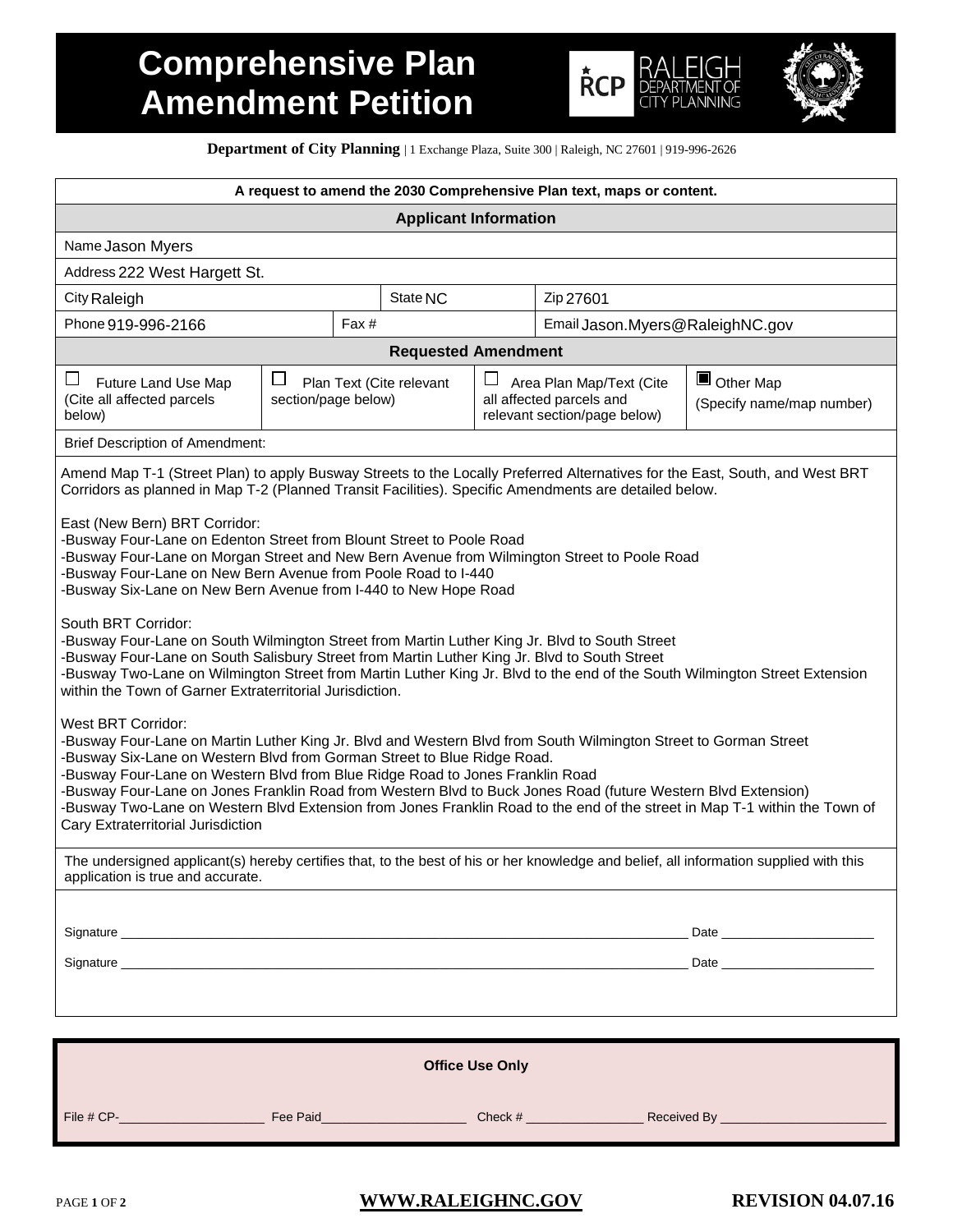## **Directions for Filing a Comprehensive Plan Amendment Petition**

**1 Filing a Petition:** A petition must be clearly and accurately written or typed. Petitions may be filed in person at One Exchange Plaza or by mail: Planning & Development PO Box 590, Raleigh, NC 27602. Petitions to amend the Comprehensive plan must be approved by the City Council, upon a recommendation by the Planning Commission. Submittal of a Comprehensive plan amendment must be in accordance with the filing schedule (coming soon).

**2** Fee: A fee as specified on th[e Development Fee Schedule](http://www.raleighnc.gov/content/extra/Books/PlanDev/DevelopmentFeeSchedule/) must be submitted with this petition. Fees are due at the time of petition submittal, and are non-refundable.

### **Information That Must be Submitted with Petition**

#### **A Description of requested amendment to the Comprehensive Plan**

Clearly explain the amendment to the Comprehensive Plan. If the request is to alter the Plan text, cite the section, page number and policy or action short title. Suggested text amendments should be submitted in 'blackline' or 'strikeout' format (text recommended to be removed should be strikethrough, added text should be bold). If the request is to alter the future land use map, list all affected parcels (by PIN or address), area of request, the current designation and recommended designation. Suggested amendments to any map should be described and illustrated. List any applicable area plans that provide detailed guidance for the property, with any suggested amendments. The Comprehensive Plan can be found online at [www.raleighnc.gov/cp](http://www.raleighnc.gov/cp)

#### **B Conditions that warrant the plan amendment**

Describe the conditions that warrant the plan amendment such as unforeseen circumstances or the emergence of new information, unanticipated changes in development patterns, rezoning, transportation improvements, economic opportunities, etc.

**Relevance of the amendment to the Plan's six vision themes**

**C** (1. Economic Prosperity and Equity 2. Expanding Housing Choices 3. Managing Our Growth 4. Coordinating Land Use and Transportation 5. Greenprint Raleigh 6. Growing Successful Neighborhoods and Communities)

Explain how the amendment addresses the six guiding themes of the Comprehensive Plan.

#### **D How the amendment advances public health, safety and general welfare**

Explain how the amendment advances and protects the general health, safety and welfare of the citizens.

## **Comprehensive Plan Amendment Checklist**

*Please check off each space or "N/A" for not applicable. Submit all required documentation to the Planning Department.*

| <b>Checklist</b>                                                                           | Completed | N/A |
|--------------------------------------------------------------------------------------------|-----------|-----|
| Had pre-application meeting with Planning staff to discuss proposal                        |           |     |
| Completed and signed petition                                                              |           |     |
| Attached map clearly showing boundaries of area and requested Comprehensive Plan Amendment |           |     |
| Attached written statement that addresses subsections A, B, C and D                        |           |     |
| Applicable fee (make check or money order payable to: City of Raleigh)                     |           |     |
| Additional information as required (traffic study, etc.)                                   |           |     |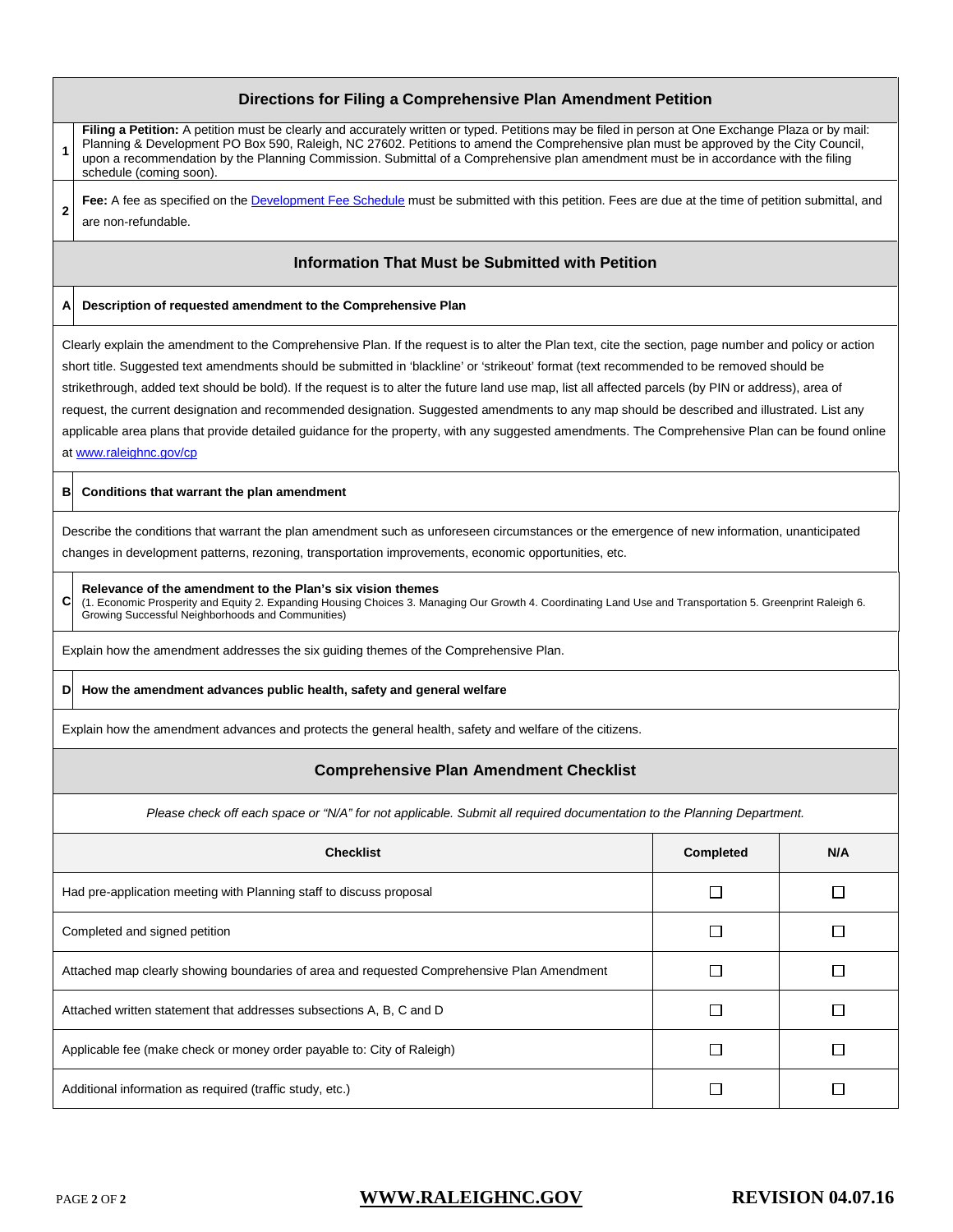Comprehensive Plan Amendment Statement CP-14-2021 (Busway Streets)

# **Brief Description of Amendment:**

Amend Map T-1 (Street Plan) to apply Busway Streets to the Locally Preferred Alternatives for the East, South, and West BRT Corridors as planned in Map T-2 (Planned Transit Facilities). Specific Amendments are detailed below.

East (New Bern) BRT Corridor:

- Busway Four-Lane on Edenton Street from Blount Street to Poole Road
- Busway Four-Lane on Morgan Street and New Bern Avenue from Wilmington Street to Poole Road
- Busway Four-Lane on New Bern Avenue from Poole Road to I-440
- Busway Six-Lane on New Bern Avenue from I-440 to New Hope Road

South BRT Corridor:

- Busway Four-Lane on South Wilmington Street from Martin Luther King Jr. Blvd to South Street
- Busway Four-Lane on South Salisbury Street from Martin Luther King Jr. Blvd to South Street
- Busway Two-Lane on Wilmington Street from Martin Luther King Jr. Blvd to the end of the South Wilmington Street Extension within the Town of Garner Extraterritorial Jurisdiction.

West BRT Corridor:

- Busway Four-Lane on Martin Luther King Jr. Blvd and Western Blvd from South Wilmington Street to Gorman Street
- Busway Six-Lane on Western Blvd from Gorman Street to Blue Ridge Road.
- Busway Four-Lane on Western Blvd from Blue Ridge Road to Jones Franklin Road
- Busway Four-Lane on Jones Franklin Road from Western Blvd to Buck Jones Road (future Western Blvd Extension)
- Busway Two-Lane on Western Blvd Extension from Jones Franklin Road to the end of the street in Map T-1 within the Town of Cary Extraterritorial Jurisdiction

# **Information That Must be Submitted with Petition:**

- A. See above.
- B. The City of Raleigh has completed enough functional design of the planned BRT corridors to map planned street cross sections to the segments of the street plan. A text change creating street standards in the UDO for busway streets to accommodate BRT service has been authorized by City Council will be reviewed in parallel to this Comp Plan amendment.
- C. This amendment is about managing our growth (theme 3), the coordination of land use and transportation (theme 4) and the greenprint (theme 5). This amendment will support the growth of the city and region around transit.
- D. By ensuring that that BRT corridors have sufficient right-of-way for dedicated busways, bike and pedestrian facilities, this plan amendment will help to ensure implementation of a safe,